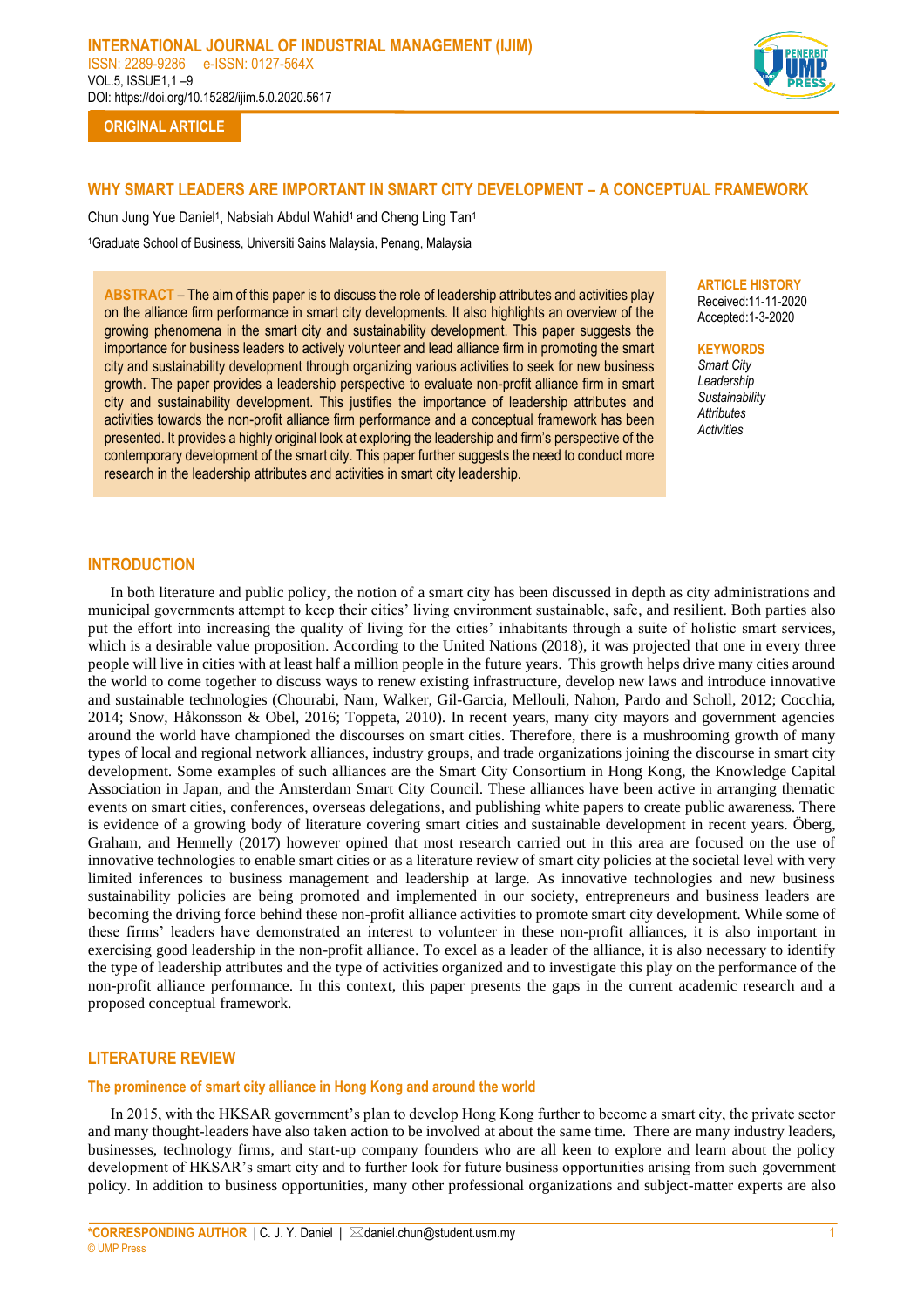interested in contributing their expertise, experience, and time to educate and to advocate on the subject; particularly in promoting the need for information, communication, and technologies (ICT), and setting industry standards. Collectively, these industry leaders and subject-matter experts were initially working together as a self-interest group which continues to grow larger to become a special interest group. This newly formed special interest group has further garnered more mindshare and received the industry's support from a variety of business enterprises. This traction has led to an even more concerted effort from the founders (the original leadership team) to officially register the group as a non-profit organization called Smart City Consortium (SCC). SCC was subsequently inaugurated in May 2015 (SCC, 2020a) as a non-profit organization. In the context of academic literature, SCC could also be considered as an alliance (Grieco & Iasevoli, 2017) with members consisting of firm companies from different sectors forming lateral collaboration and organizing, planning, and co-developing marketing activities together. Further to the notion of an alliance, SCC also plays the role of a business association (Marques, 2017) and trade association (Kahl, 2018) which is actively influencing and shaping the collective interests of their members in public policy.

Hong Kong is not the only city to have found this phenomenon of having an alliance formed and focusing on sustainability and smart city developments. There are also similar organizations formed as a non-profit alliance around the world. Through the SCC's outreach campaign and the leadership team's network, SCC has also developed many collaborative relationships with such smart city alliances in other countries. Therefore, it appears that such a phenomenon informing smart city alliances in recent years are not uncommon for Hong Kong. According to the President of SCC (G. Yeung, personal communication, July 24, 2020), SCC has signed many partnership MoU with these alliances to collaborate and explore inward or outward technology transfer or investment opportunities in promoting smart city development. Examples of such alliances are the Austrian Technology Corporation of Austria, the Smart City Development Alliance of China, the Smarter Bendigo of Australia, the Knowledge Capital of Japan, the Smart City Council of the United States, and the Smart City Alliance of Canada. These alliance organizations have all been active in arranging regular thematic events on smart cities, orchestrating overseas delegations, and publishing whitepapers to promote public awareness. It is also worth mentioning that even though face to face meetings, conference, business travels have been reduced significantly due to the recent Covid-19 pandemic situation happening around the world, it has not stopped the ongoing promotion and advocacy in smart city development. SCC, for example, was a partner organization in the Invest Hong Kong's Connected Cities Virtual Conference held on July 6<sup>th</sup>, 2020 (KPMG, 2020) which had over 3,000 participants from around the world convening using online platform technologies.

### **Alliance activities**

According to the SCC's  $4<sup>th</sup>$  annual general meeting held on 27 May 2020 (Figure 1), SCC now has 23 different committees and five special interest groups under the management with over 300 members. SCC has signed 36 memorandums of understanding (MoU) of partnerships with different local and overseas partners and it has also hosted or supported over 350 events (SCC, 2020b). All these activities are supported by the secretariat office, and projects are managed by different committees' chairperson. Each committee and special interest group is usually headed by a chairperson. The governance of the SCC is further managed by a board of council members, honorary members, treasurer, secretary, and technical advisors who collectively makes up the leadership team at the SCC.



**Figure 1.** Smart City Consortium Annual General Meeting in Hong Kong (May 2020)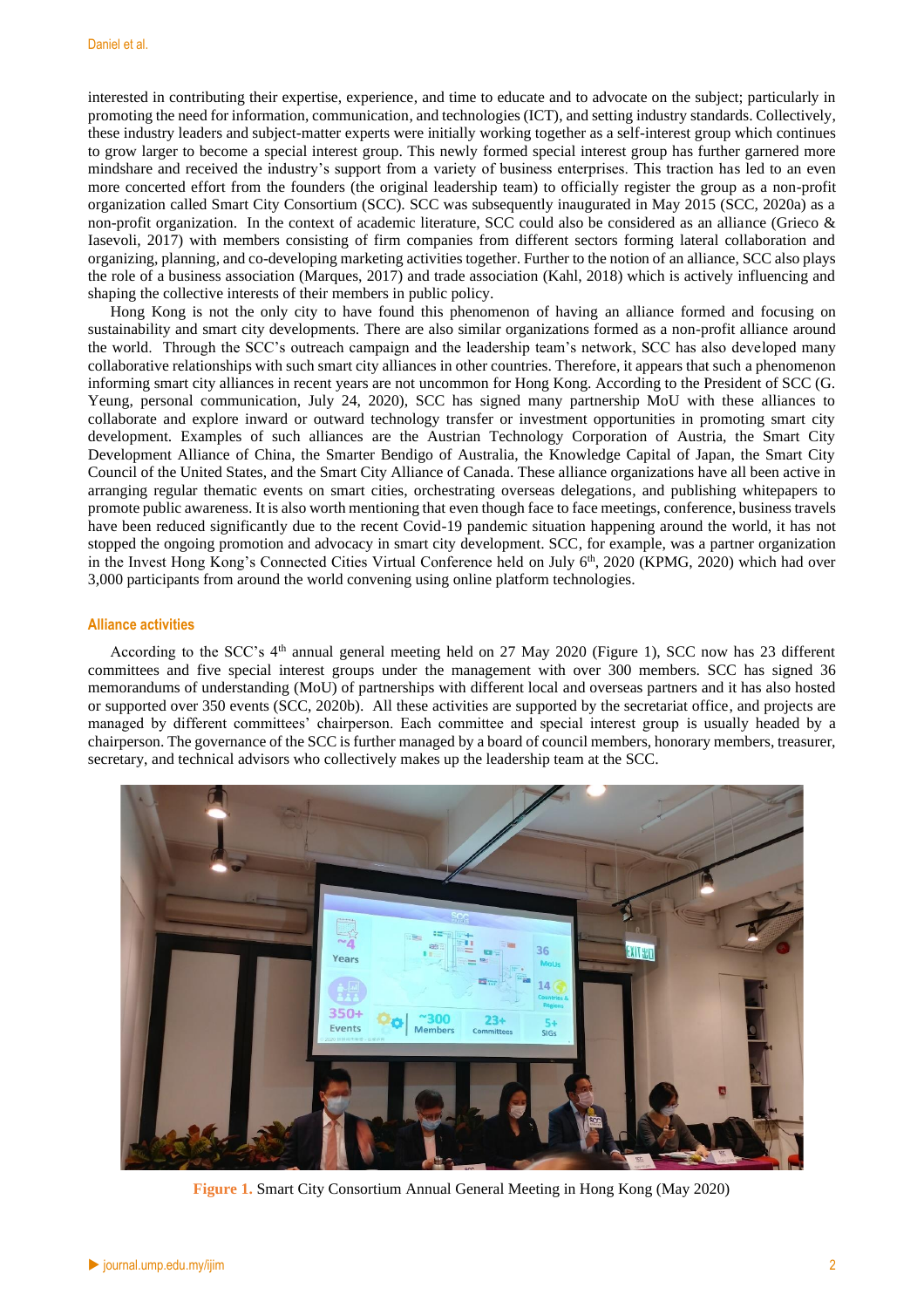Reviewing literature relating to the alliance, business association, and trade association, it shows that these types of non-profit organizations are also sometimes referred to as inter-organizational networks (Gulati, 1998; Gulati & Gargiulo, 1999; Xia et al., 2018). The activities and mediating tools that these inter-organizational networks organized are often used to communicate with its community of stakeholders and future partners – speaking as one collective voice on matters and often pooling their resources (Marques, 2017) or enabling the continuous discourse as influencers of market cognition seeking legitimacy (Kahl, 2018).

A list of examples of these overseas alliances in which SCC has established a bilateral relationship through signing partnership MoU and their promotional activities are listed below. (see Table 1.).

In a recent interview with the president of SCC, (G Yeung, personal communications, July 24<sup>th,</sup> 2020), the activities that SCC runs are often related to engagement of the entire community- connecting as a super hub for corporations, startup companies, academia, and the government to promote the smart city projects like "digital infrastructure such as electronic identity and common spatial data interfaces".

|                                        | Countries  | Type       | Example of activities                                             |  |
|----------------------------------------|------------|------------|-------------------------------------------------------------------|--|
| Organization name                      |            |            |                                                                   |  |
| <b>Austrian Technology Corporation</b> | Austria    | Government | Cyber-Security-Initiative                                         |  |
| (http://www. atc. or. at/)             |            |            | http://ilab.atc.gr/tags/cyber-security                            |  |
| Amsterdam Smart City Council           | Netherland | Government | WeMakeThe.City                                                    |  |
| (http://amsterdamsmartcity.com)        |            |            | https://amsterdamsmartcity.com/events/we-make-the-city--          |  |
|                                        |            |            | opening-night-setting-the-urban-a                                 |  |
| Iskandar Regional Development          | Malaysia   | Government | <b>IRDA FIMAC forum</b>                                           |  |
| Authority                              |            |            | https://www.fimac.org/                                            |  |
| (http://www.irda.com.my)               |            |            |                                                                   |  |
| Knowledge Capital Association          | Japan      | Industry   | Knowledge Innovation Award                                        |  |
| $(htips://kc-i.jp/en')$                |            |            | https://kc-i.jp/activity/award/innovation/2017/                   |  |
| Smarter Bendigo                        | Australia  | Industry   | Insight and Innovation Forum                                      |  |
| (https://bebendigo.com.au/besmarter)   |            |            | https://bebendigo.com.au/be-inspired/bsbf18-event-brochure/       |  |
| <b>Smart City Development Alliance</b> | China      | Industry   | 3rd China Smart City Innovation Conference                        |  |
| $(http://www.ccud.org.cn/2014-05-$     |            |            | http://www.chinasmartcityexpo.com/                                |  |
| 06/114157470.html)                     |            |            |                                                                   |  |
| <b>Smart City Consortium</b>           | HK         | Industry   | Internet Economy Summit, Interim blueprint advisory report        |  |
| (http://www.smartcity.org)             |            |            | https://smartcity.org.hk/images/eDM/docs/Advisory-Paper-          |  |
|                                        |            |            | Interim-Report-2016-SCC.pdf                                       |  |
|                                        |            |            | https://2017.ieconomysummit.hk/                                   |  |
| <b>Smart City Council</b>              | <b>USA</b> | Industry   | Readiness Challenge                                               |  |
| (http://smartcitiescouncil.com)        |            |            | https://smartcitiescouncil.com/scc-2018-readiness-challenge-info  |  |
| <b>Smart Cities Alliance</b>           | Canada     | Industry   | <b>Smart Cities Challenge</b>                                     |  |
| (https://smartcityalliance.ca)         |            |            | https://smartcityalliance.ca/initiatives/advocacy/national-smart- |  |
|                                        |            |            | cities-challenge-launched/                                        |  |

**Table 1.** Examples of smart city alliances and activities around the world

**Source:** Self-developed, from Internet websites

#### **Leadership attributes**

In previous academic studies in leadership, it is generally agreed that leadership capabilities are essential for the success and growth of any organization (Conger, 2004; Koryak, Mole, Lockett, Hayton, Ucbasaran & Hodgkinson, 2015; Sotarauta, 2016; Obiwuru et al., 2011; Suseno & Ratten, 2007). However, it was also identified that leadership contexts in a traditional hierarchical organization and collaborative environment are different (Agranoff & McGuire, 2001; Silvia, 2011). Others also provided the support that little was known whether the leaders of firms could effectively extend their leadership skills to manage an external network in collaborative situations (Vangen & Huxham, 2003a; Morse, 2014). There is an apparent divergence in leadership theories for hierarchical entities and alliance type organizations where there are similarities in co-leadership, shared leadership, or lead as a collective (Bolden, 2011). Silvia (2011) posited that mainstream literature on leadership mostly focused on leaders in hierarchically structured entities in private sectors and hence, their leadership context will be significantly different from those of alliances. Huxham and Vangen (2000) also believe that leadership in the network environment could be more complex, more likely to be constrained and imposed upon by the alliance members' collective expectations and actions.

In the context of a non-profit alliance, where a private firm's leader is representing and volunteering at the alliance level, the work and activities carried out by the leader are by-design assuming fiduciary responsibilities (Kramer, 1999) with technical role competencies orchestrated to create impact for both the alliance firm and the member firms for which they represent. The expectations and agendas for the member firms and the alliance itself would have to be aligned to create the necessary recognizable impact and value (Agranoff & McGuire, 2001; Zaheer & Bell, 2005; Öberg et al., 2017). In addition to agenda alignment, leadership skills, traits, and competencies are therefore also important attributes when a leader is being selected to represent the alliance engaging in various mediating activities such as conferences and seminars and the alliance firm. It is therefore hypothesized that a great deal of the leadership attributes - skills, traits, and actions that are useful, practical, and embedded for the leaders in their firms may or may not be necessarily be matched with those in collaborative situations such as those required and practical for the alliance particularly in smart city developments (Öberg et al., 2017). McGuire and Silvia (2009) also previously pointed out that very few studies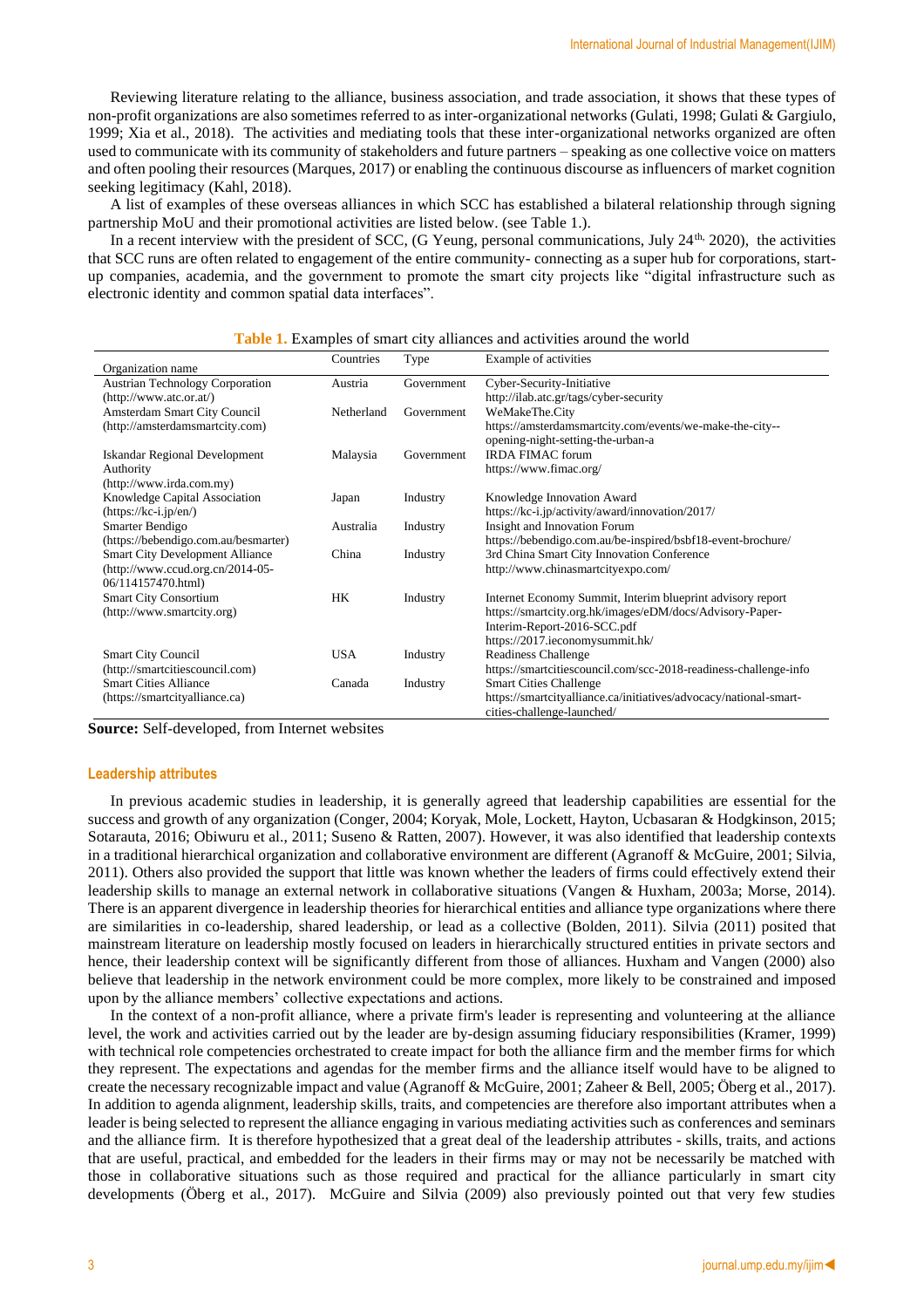investigated leadership in network organization structure such as alliances especially for those alliances that are outside joint-venture or equity-based alliances. Öberg et al., (2017) further posited that having the right leadership attributes could help manage the expectations from the alliance leaders and member firms. As discussed earlier, Vangen and Huxham (2003a) highlighted from their research that leadership in collaborative situations will often require the leadership to engage in four progressive steps to move forward the agenda in such an alliance firm by embracing, empowering, involving, and mobilizing member firms. However, it was also highlighted that building trust and managing this key attribute in practice is critically important (Vangen & Huxham, 2003b). In another seminal work in studying leadership attributes, O'Leary et al., (2012) also identified in their research study that personal attributes and interpersonal skills are important to engage member firms horizontally in networks and to bring multiple stakeholders to have a common consensus in the outcome.

A business leader who participated in a smart city alliance can maximize the gain from participating in alliance activities, especially when the business leader from a firm can extend his influence from within the company to the outside of the company. By representing the alliance, the leader's firm can orchestrate and engage in various alliance activities, such as conferences and seminars. A business leader with the right leadership traits and attributes can significantly enhance the reputation of the firm and the alliance that the leader is representing. However, there is a certain type of leaders that do better than others when exercising their leadership capabilities. Leadership skills, traits, and competencies are essential leadership attributes — an example of 59 leadership attributes by Gerstner and Day (1994) are summarized below (See Table 2).

| <b>Table 2.</b> Leadership authories (Gerstner and Day, 1994) |                         |                           |              |  |  |  |
|---------------------------------------------------------------|-------------------------|---------------------------|--------------|--|--|--|
|                                                               | Fair                    | Flexible                  | Forceful     |  |  |  |
| Intelligent<br>Honest                                         | Informed                | Goal-oriented             | Generous     |  |  |  |
|                                                               | Open-Minded             | Good Administrator        | Healthy      |  |  |  |
| Outgoing                                                      | Strict                  | Humanitarian              | Kind         |  |  |  |
| Understanding                                                 | <b>Strong Character</b> | Insightful                | Loyal        |  |  |  |
| Verbal Skills                                                 | Unemotional             | Interested                | Minority     |  |  |  |
| Aggressive                                                    | Athletic                | Likable                   | Organized    |  |  |  |
| Determined                                                    | Believable              | Persuasive                | Outspoken    |  |  |  |
| Industrious                                                   | Charismatic             | <b>Strong Convictions</b> | Patriotic    |  |  |  |
| Caring                                                        | Competitive             | Unselfish                 | Responsible  |  |  |  |
| Decisive                                                      | Conservative            | <b>Wants Peace</b>        | Trustworthy  |  |  |  |
| Dedicated                                                     | Concerned               | Persistent                | Tough        |  |  |  |
| Educated                                                      | Cooperative             | Manipulative              | Strong       |  |  |  |
| Well-Dressed                                                  | Demanding               | Courageous                | Well-Groomed |  |  |  |
| Authoritarian                                                 | Directing               | Disciplined               |              |  |  |  |
| Dishonest                                                     |                         |                           |              |  |  |  |

**Table 2.** Leadership attributes (Gerstner and Day, 1994)

The great man theory (Carlyle, 1907) which could be traced back to iconic figure such as Napoleon had always hypothesized that certain leaders are "born to lead" and these leaders possess several unique characteristics and qualities — which is further considered as trait-like differences or state-like differences and explained how leaders can perform differently in a different context (Hoffman, Woehr, Maldagen‐Youngjohn & Lyons, 2011).

It was further suggested by Nam and Pardo (2011) that the notion of collaborative leadership and cross-organization management are the important elements in determining the success and performance of smart city development projects and they further posited that:

"Leadership is not only exercised for a single agency, department, or team but extending to a network and enterprise of organizations. This does not suggest that central leadership is unimportant, but notably ICT-driven organizational, structural changes such as network encourage coordination among diverse actors rather than hierarchical command and control. Thus, leaders should develop their network leadership skills."

According to the literature review presented, there is a gap in the literature related to researching leadership in nonprofit alliance context especially in smart city development. With the ongoing development of smart cities around the world, it presents an opportunity for researchers to investigate what smart city alliances (and generic non-profit alliance firms) should recruit when it comes to their leadership team - perhaps assessing their leadership attributes and also understanding what type activities they can manage and lead, which would make a positive impact and bring better performance in the non-profit alliance. The next section will present our conceptual framework for conducting such a research topic.

### **THE SMART CITY LEADERSHIP CONCEPTUAL FRAMEWORK**

In this conceptual paper, a theoretical framework is proposed by borrowing the theoretical framework of the firstgeneration Activity Theory (Vygotsky, 1978). Adopting this model of activity-based approach involved analyzing the styles of the individual (the leader's attributes) as the subject in an alliance firm that is mediated through a range of tools and artifacts (i.e. activities, events) and evaluating the objective (i.e. alliance performance). In the first generation of activity theory proposed by Vygotsky (1978), he suggested that an individual who is leading an organization as in a new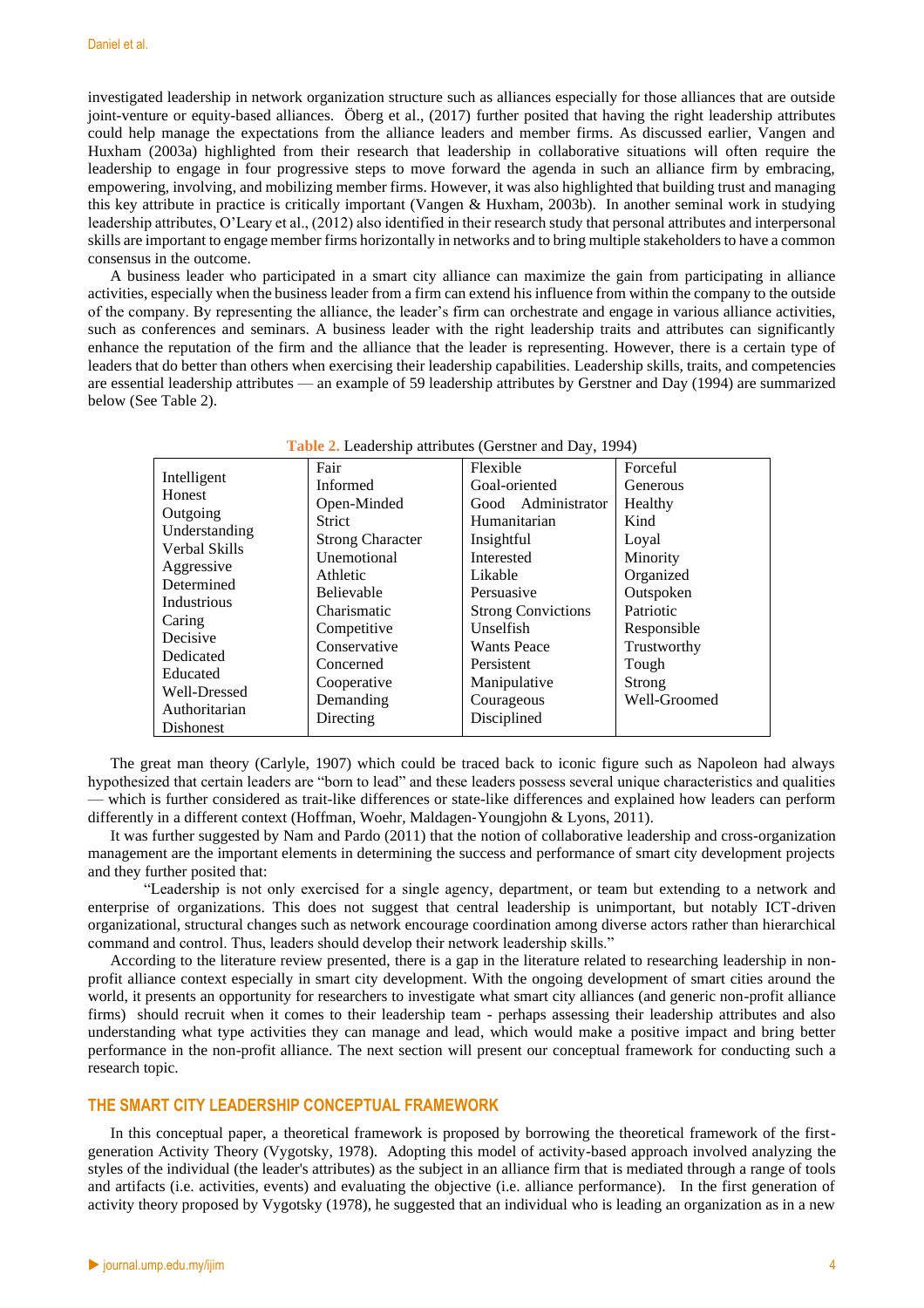business venture would need to account for various activities that bridge the subject-object dualism. In activity theory, it consists of a subject and an object (similar to goals and outcomes) and for the current subject to achieve a certain object (outcome), this subject (could be an individual or a group) will need to be engaged in an activity using mediating artifacts (a series of tools and devices) as shown below in Figure 2. The figure shows how mediating artifacts (as in tools) could be used to help achieve the object.



**Figure 2.** Activity system (Vygotsky, 1978)

In other words, this activity is therefore undertaken by a subject using tools to achieve an objective. This first generation of activity theory (sometimes referred to as an activity system) by Vygotsky (1978) was further expanded and developed by Engeström (2014) where he argued that the activities should take place in situations (situated) with a specific context. Engeström (2014) further elaborated this simple and original activity theory to also be included as a collective activity with participation from a community (comprising of different people or actors sharing the same object), the relationships amongst these actors and their interactions are governed by a clear set of rules which regulates their actions and interactions. According to Jones and Holt (2008), this activity theory framework helped analyze the organization activities that situates the leader within the collective contexts of the new businesses and organizations.

In a series of leadership research led by Vangen and Winchester (2014), the conceptualization of leadership issues is often rooted in collaborative situations, which extends from traditional hierarchical relationships around formal business settings, to focus on collaborative activities that could lead to definitive outcomes. Vangen and Winchester (2014) argued that a collaboration's structure (much like an alliance firm) and its communication processes (much like activities) are leadership media (tools and mediating tools) that are important in driving the collaboration to reach some outcomes (See Figure 3).



**Figure 3.** The smart city leadership conceptual framework

The use of activity theory as the theoretical framework in the research of smart city alliance helps provide a better understanding of how leaders (with different leadership attributes) engaged themselves in numerous business activities as a collective for the alliance firm involved in smart city development. Activity theory is also generally used by educational and social science researchers to study work practices, organization learning, cognition, and human activities (Kuutti, 1999). Kuutti (1999) however also suggested that as the activity theory is also multi-disciplinary, and it begins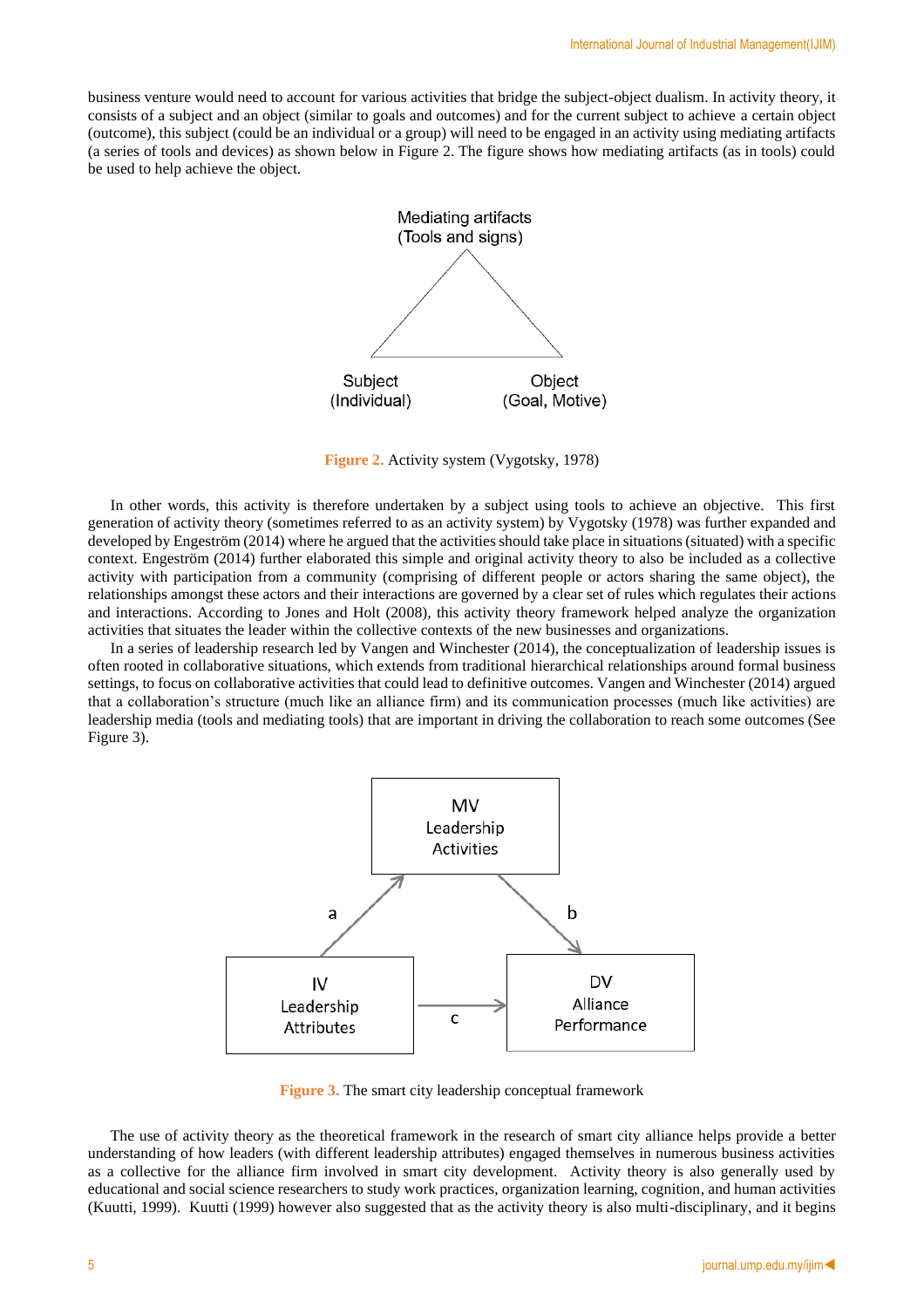with the assumptions that many human activities are culturally, historically, and socially produced, it is therefore suitable for researching human activities and organizations. Vygotsky (1978) and Engeström (2014) are some of the leading researchers in the development of these theories. This perception of a leader's attributes and activities by stakeholders is one of the important outcomes of the organizational performance in academic research (Khan, Hafeez, Rizvi, Hasnain, & Mariam, 2012) but is less well understood in the smart city context.

### **DISCUSSION**

As introduced earlier, the discourse of smart city developments is increasingly popular, and many activities related to smart city development have been promoted by industry alliances which are in turn led by industry leaders to advance the discourses through organizing activities. Therefore, alliances promoting these activities require good organizational management and leadership. Referring to the literature review, it is found that there is evidence that very few academic studies have been conducted to investigate leadership theories and organizational behavior with a focus on the smart city context, and even fewer leadership studies have been investigating the organizational management in smart city developments. The extent to which members of an alliance contribute in harnessing the resources of the alliance equally depends on how well the leaders of the alliance adopt appropriate leadership style (attributes) in performing their duties when organizing various activities (Khan et al., 2012).

In his extensive literature review, Öberg et al. (2017) revealed that most of the current research studies in the smart city have been focusing on either reporting the application of innovative technologies to enable smart cities or in the form of a comparative review of smart city frameworks and policies at the societal level. One recent effort initiated by the University of Birmingham with four case studies of smart city projects of different scales, however, offered some preliminary findings suggesting some specific implications on smart city leadership. For example, the researchers believed the following traits and attributes are essential - a blend of leadership experience in private, public, and third sector; a sound understanding of technology and digital expertise; conversant in social literacy and possess a relational worldview; has a long-range foresight for impact and the willingness to support bottom-up innovations, knowledge management, team engagement and social inclusion (Birmingham University, 2019).

Future research study can be directed to focus on determining the extent to which member firm's leadership attributes and alliance activities would lead to better performance for an alliance involved in smart city developments. The following section will describe the research questions guided by this research objective. With a focus on Hong Kong's smart city development, the research objective of future study by the authors will be to explore the roles of leadership attributes and activities in influencing alliance performance. In particular, future data collection will attempt to identify specific leadership attributes and the different types of activities displayed by active member firm leaders that show influence on their alliance performance in the smart city development.

### **Smart leadership role in the alliance**

When a business leader assumes a position in an alliance, there is also a need to take the lead to collaborate with other stakeholders or members of the alliance to organize various activities (seminars and conferences) to create public awareness. Without such activities, neither the alliance nor the member firms will be able to benefit from the social networking opportunities and business insights shared by industry experts and government officials. There are some correlations to the success of such activities and leadership attributes which in return produce better achievements of the alliance goals and objectives in promoting the smart city and sustainability development.

Business leaders are known to take the lead in joining or even forming trade associations and often take up voluntary leadership positions. These voluntary positions give the business leaders the authority and fiscal budget to help set the agenda in trade practices and to lobby or influence public policy and the industry ecosystem. This behavior conforms to the desire for firms to explore the external network to increase its ability for acquiring external knowledge and learn as a community — information benefits (Porter, 1998). Besides gaining information benefits, business leaders joining an alliance could help their firm to experience accelerated growth in the rate of innovation and revenue growth. Furthermore, when a firm's leader is representing and volunteering at the alliance level, the work and activities carried out by the leader are by-design assuming fiduciary responsibilities (Kramer, 1999) with technical role competencies orchestrated to create impact for both the alliance firm and the member firms for which they represent. This view is also supported by the recommendation from Höpfl, Baker, Kan, and Teo (2011) pinpointing the need for leadership to be active at multiple levels.

#### **CONCLUSION**

Smart city development creates great opportunities for industry advancement, a better quality of life, and new businesses. This topic is widely discussed in recent scholarly literature, business forums, and conferences. Take an example of one of the website called SmartCitiesWorld.net that promotes smart city development (Smart Cities World, 2018), which published an article titled *Smart leaders for Smart City Success* and offered some suggestions for smart city leadership which includes servant leadership, achieving a balance between innovation and sustainability, and cultivating strategic thinking and foresight. In particular, the author specifically believes smart leadership: -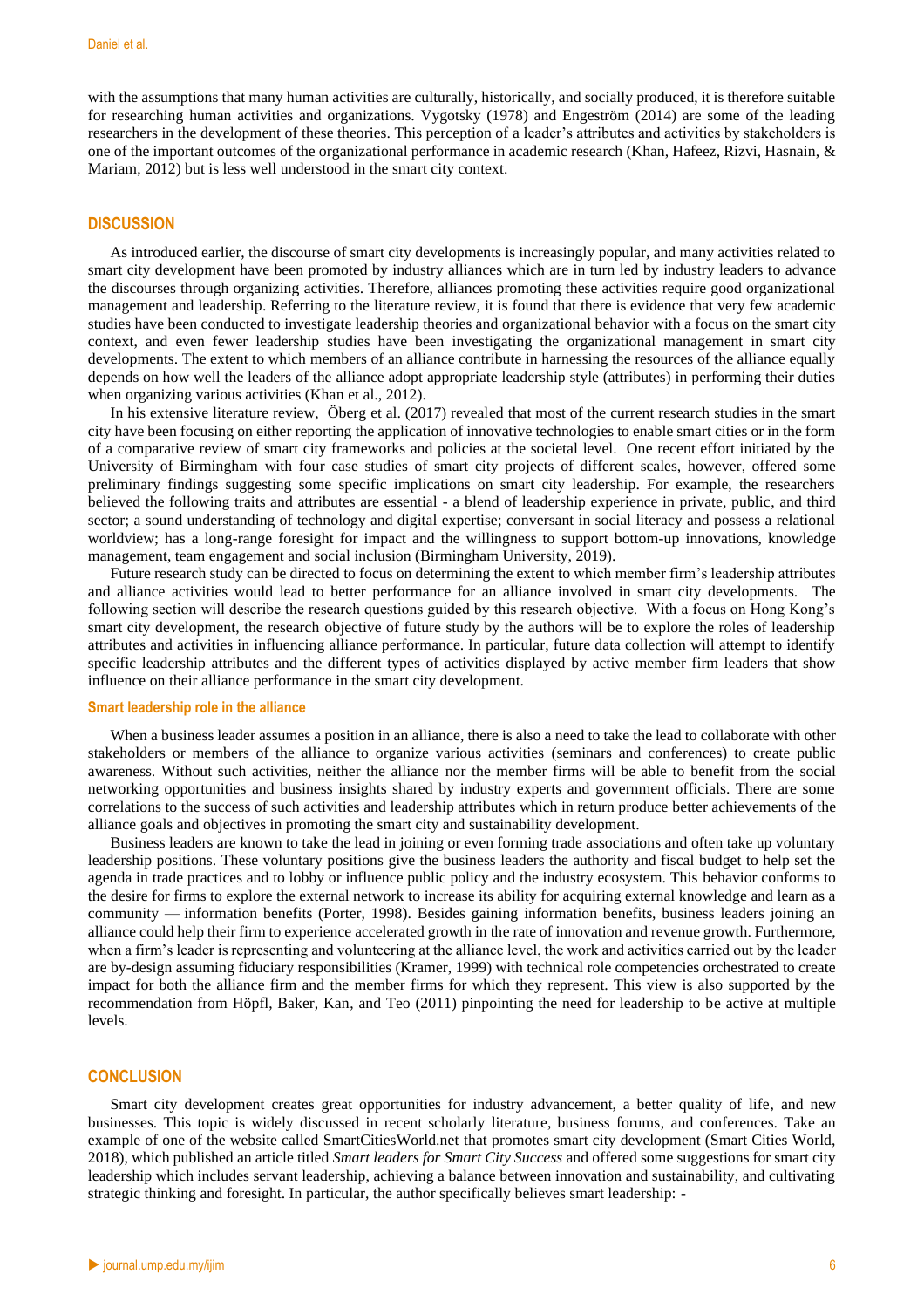"…facilitates collaboration, uses strategic thinking, practices foresight activities, builds alliances and partnerships, gets out of the office and into the trenches where things are not cozy, welcomes and integrates a diversity of thought, and is, foremost, a servant."

In addition to the growing awareness of the notion of smart cities and sustainability, it is also observed that many government-led and industry-led alliances are beginning to take the stage to champion the development and discourses. In a nascent industry as multi-disciplinary as the smart city value proposition, it calls for a new level of leadership. Gibney, Copeland, and Murie (2009) already provided the arguments to support that a new level of strategic leadership is much needed for crossing boundary and network towards a more fluid relational process to achieve the objectives of the organization to influence urban policymakers and collaborators in creating better-managed cities and economies.

Smart city development often requires business leaders to face new frontiers and volunteer to take up leadership positions in various industry alliances. These leaders are expected to be proactive in engaging different stakeholders and ultimately advancing the objectives of the alliance. Among these objectives include business opportunity's creation, the innovative technologies development and alliance's reputation, and trust-building activities. The importance of having the right leadership attributes and organizing various leadership activities can ensure the performance of the alliance firm and the leaders' business. Furthermore, the expectations and agendas for the member firms and the alliance itself would have to be aligned to create the necessary recognizable impact and value (Agranoff and McGuire, 2001; Zaheer and Bell, 2005; Öberg et al., 2017). Leadership skills, traits, and competencies are important leadership attributes when a leader represents the alliance engaging in various mediating activities such as conferences and seminars and the alliance firm. It is therefore hypothesized that a great deal of the leadership attributes - skills, traits, and actions that are useful, practical, and embedded for the leaders in their firms may not be necessarily be matched with those in collaborative situations such as those required and practical for the alliance particularly in smart city developments (Öberg et al., 2017).

Smart city projects around the world are becoming increasingly popular in policymaking, urban planning, technology innovations, health care, and delivering city municipal services. This multi-disciplinary orientation of smart city is also suggesting that there will be many different areas for which new technologies and new legislation could be applied to deliver the results, and this often requires a consistent level of advocacy effort and campaigns to create public awareness and education for all the stakeholders. Accordingly, the implementation of smart city initiatives and various associated advocacy campaigns will have to be led by capable managers and leaders. It is in this context that this paper proposes a conceptual framework that intends to investigate the leadership attributes, the activities, and the performance of the alliance, and further research study will be able to follow this framework for researching leadership in smart city development. In conclusion, leadership and cross-organization management are essential elements in determining the alliance performance of smart city development. The leadership should be exercised and extended to a network of entities through collaborations and building the so-called "social infrastructure" for multiple organizations to join and collaborate as an alliance. Specific alliance activities and specific leadership attributes are to be studied further for assessing the relationship of these vis-à-vis the alliance performance in achieving its social mission and objectives in promoting smart city development.

### **REFERENCES**

- Agranoff, R., & McGuire, M. (2001). Big questions in public network management research. *Journal of public administration research and theory*, *11*(3), 295-326.
- Birmingham University, 2019. Smart Leadership for Smart Cities. Retrieved from
- <https://www.birmingham.ac.uk/Documents/college-social-sciences/business/research/smart-cities-project.pdf> on Apr 20, 2020.
- Bolden, R. (2011). Distributed leadership in organizations: A review of theory and research. International Journal of Management Reviews, 13(3), 251-269.
- Carlyle, T. (1907). On heroes, hero-worship, and the heroic in history. Boston, MA: Houghton Mifflin.
- Chourabi, H., Nam, T., Walker, S., Gil-Garcia, J. R., Mellouli, S., Nahon, K., ... & Scholl, H. J. (2012, January). Understanding smart cities: An integrative framework. In *System Science (HICSS), 2012 45th Hawaii International Conference on* (pp. 2289-2297). IEEE.

Cocchia, A. (2014). Smart and digital city: A systematic literature review. In *Smart city* (pp. 13-43). Springer International Publishing.

Conger, J. A. (2004). Developing leadership capability: What's inside the black box? *The Academy of Management Executive*, *18*(3), 136-139.

Engeström, Y. (2014). *Learning by Expanding: An Activity-Theoretical Approach to Developmental Research*. Cambridge University Press.

Gerstner, C.R., and Day, D.V., 1994. Cross-cultural comparison of leadership prototypes. *The Leadership Quarterly*, *5*(2), pp.121-134.

Gibney, J., Copeland, S., & Murie, A. (2009). Toward a new strategic leadership of place for the knowledge-based economy. *Leadership*, *5*(1), 5-23.

Grieco, C., & Iasevoli, G. (2017). Co-marketing alliances: definitions and approaches. Insights from a literature review. *Management Research Review*, *40*(9), 971-989.

Gulati, R. (1998). Alliances and networks. Strategic management journal, 19(4), 293-317.

Gulati, R., & Gargiulo, M. (1999). Where do interorganizational networks come from? American journal of sociology, 104(5), 1439- 1493.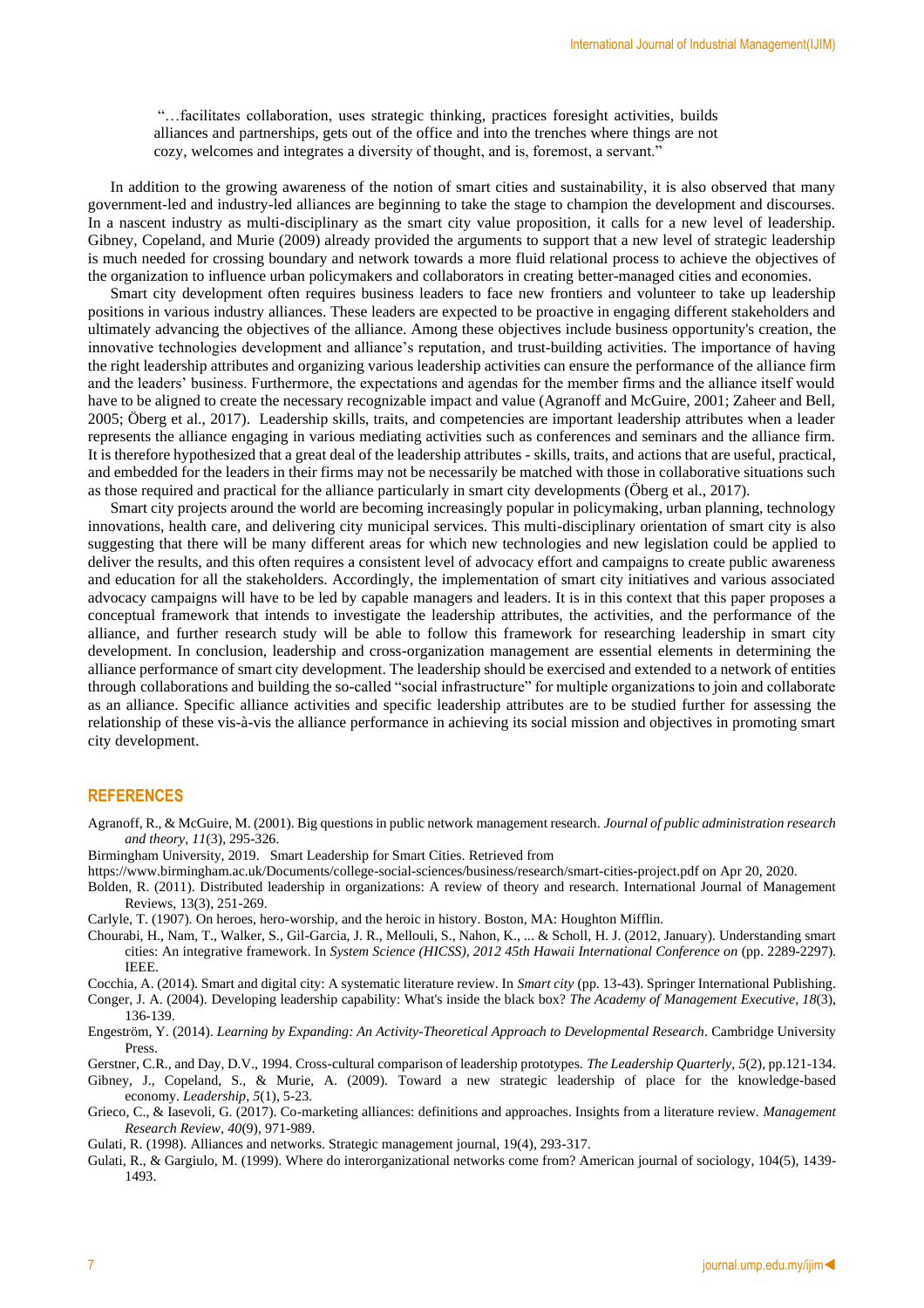- Hoffman, B. J., Woehr, D. J., Maldagen-Youngjohn, R., & Lyons, B. D. (2011). Great man or great myth? A quantitative review of the relationship between individual differences and leader effectiveness. *Journal of Occupational and Organizational Psychology*, *84*(2), 347-381.
- Höpfl, H., Baker, E., Kan, M. and Teo, S.T., 2011. Developing a collaborative network organization: leadership challenges at multiple levels. *Journal of Organizational Change Management*, 24(6), pp. 853-875.
- Huxham, C., & Vangen, S. (2000). Leadership in the shaping and implementation of collaboration agendas: How things happen in a (not quite) joined-up world. *Academy of Management journal*, *43*(6), 1159-1175.
- Jones, O., & Holt, R. (2008). The creation and evolution of new business ventures: an activity theory perspective. *Journal of small business and enterprise development*, *15*(1), 51-73.
- Kahl, S. J. (2018). The role of trade associations in market discourse and cognition. *Journal of Management Inquiry*, *27*(1), 13-15
- Khan, V., Hafeez, M., Rizvi, S., Hasnain H, & Mariam, A. (2012). Relationship of leadership styles, employees' commitment and organization performance: A study on customer support representatives. European Journal of Economics, Finance and Administrative Sciences,49 (1) 133-43.
- Koryak, O., Mole, K. F., Lockett, A., Hayton, J. C., Ucbasaran, D., & Hodgkinson, G. P. (2015). Entrepreneurial leadership, capabilities and firm growth. *International Small Business Journal*, *33*(1), 89-105.
- Kramer, R. M. (1999). Trust and distrust in organizations: Emerging perspectives, enduring questions. *Annual review of psychology*, *50*(1), 569-598.
- Kuutti, K. (1999). Activity Theory, Transformation of Work, and Information Systems Design. *Perspectives on activity theory*, 360- 374.
- KPMG (2020), Connected Cities Conference. Retrieved at [https://home.kpmg/cn/en/home/events/2020/07/the-connected-cities](https://home.kpmg/cn/en/home/events/2020/07/the-connected-cities-conference.html)[conference.html](https://home.kpmg/cn/en/home/events/2020/07/the-connected-cities-conference.html)
- Marques, J. C. (2017). Industry business associations: self-interested or socially conscious? *Journal of Business Ethics*, *143*(4), 733- 751.
- McGuire, M. and Silvia, C., 2009. Does leadership in networks matter? Examining the effect of leadership behaviors on managers' perceptions of network effectiveness. *Public Performance & Management Review*, *33*(1), pp.34-62.
- Morse, R. S. (2014). Developing public leaders in an age of collaborative governance. In *Innovations in public leadership development* (pp. 91-112). Routledge.
- Nam, T., & Pardo, T. A. (2011, September). Smart city as urban innovation: Focusing on management, policy, and context. In *Proceedings of the 5th international conference on theory and practice of electronic governance* (pp. 185-194).
- Öberg, C., Graham, G. and Hennelly, P., 2017. Smart cities. *IMP Journal*.
- Obiwuru, T. C., Okwu, A. T., Akpa, V. O., & Nwankwere, I. A. (2011). Effects of leadership style on organizational performance: A survey of selected small-scale enterprises in Ikosi-Ketu council development area of Lagos State, Nigeria. *Australian journal of business and management research*, *1*(7), 100.
- O'Leary, R., & Vij, N. (2012). Collaborative public management: Where have we been and where are we going? *The American Review of Public Administration*, *42*(5), 507-522.
- Porter, M. E. (1998). *Clusters and the new economics of competition* (Vol. 76, No. 6, pp. 77-90). Boston: Harvard Business Review. SCC. (2020a), website retrieved fro[m https://www.Smartcity.org.hk](https://www.smartcity.org.hk/)
- SCC. (2020b), annual general meeting held on May 27, 2020. Retrieved from [https://smartcity.org.hk/en/events-photo](https://smartcity.org.hk/en/events-photo-detail.php?id=116)[detail.php?id=116](https://smartcity.org.hk/en/events-photo-detail.php?id=116)
- Silvia, C. (2011). Collaborative governance concepts for successful network leadership. *State and local government review*, *43*(1), 66- 71.
- SmartCitiesWorld (2018) Smart leadership for smart city success. Retrieved from <https://www.smartcitiesworld.net/opinions/opinions/smart-leadership-for-smart-city-success> or Retrieved from <https://www.lugosantiagoeg.com/smart-leadership-for-smart-city-success/>
- Snow, C. C., Håkonsson, D. D., & Obel, B. (2016). A smart city is a collaborative community: Lessons from Smart Aarhus. *California Management Review*, *59*(1), 92-108.
- Sotarauta, M. (2016). Shared leadership and dynamic capabilities in regional development. In *Regionalism Contested* (pp. 63-82). Routledge.
- Suseno, Y., & Ratten, V. (2007). A theoretical framework of alliance performance: The role of trust, social capital and knowledge development. *Journal of Management & Organization*,*13*(1),423.
- Toppeta, D. (2010). The Smart City Vision: How Innovation and ICT Can Build Smart. *Livable, "Sustainable Cities. The Innovation Knowledge Foundation" (http://www. thinkinnovation.org/file/research/23/en/Toppeta\_Report\_005\_2010.pdf)*.
- United Nations (2018). The World Cities in 2018. Retrieved from the Internet from [https://www.un.org/en/events/citiesday/assets/pdf/the\\_worlds\\_cities\\_in\\_2018\\_data\\_booklet.pdf](https://www.un.org/en/events/citiesday/assets/pdf/the_worlds_cities_in_2018_data_booklet.pdf)
- Xia, J., Wang, Y., Lin, Y., Yang, H., & Li, S. (2018). Alliance formation in the midst of market and network: Insights from resource dependence and network perspectives. Journal of Management, 44(5), 1899-1925.
- Vangen, S., & Huxham, C. (2003a). Enacting leadership for collaborative advantage: Dilemmas of ideology and pragmatism in the activities of partnership managers. *British Journal of Management*, *14*, S61-S76.
- Vangen, S., & Huxham, C. (2003b). Nurturing collaborative relations: Building trust in interorganizational collaboration. *The Journal of Applied Behavioral Science*, *39*(1), 5-31.
- Vangen, S., & Winchester, N. (2014). Managing cultural diversity in collaborations: A focus on management tensions. *Public Management Review*, *16*(5), 686-707.
- Vygotsky, L. (1978). Interaction between learning and development. *Readings on the development of children*, *23*(3), 34-41.
- Zaheer, A., & Bell, G. G. (2005). Benefiting from network position: firm capabilities, structural holes, and performance. *Strategic management journal*, *26*(9), 809-825.

### **ACKNOWLEDGEMENT**

The authors would like to express their sincere gratitude to the Hong Kong Smart City Consortium for supporting this research project.